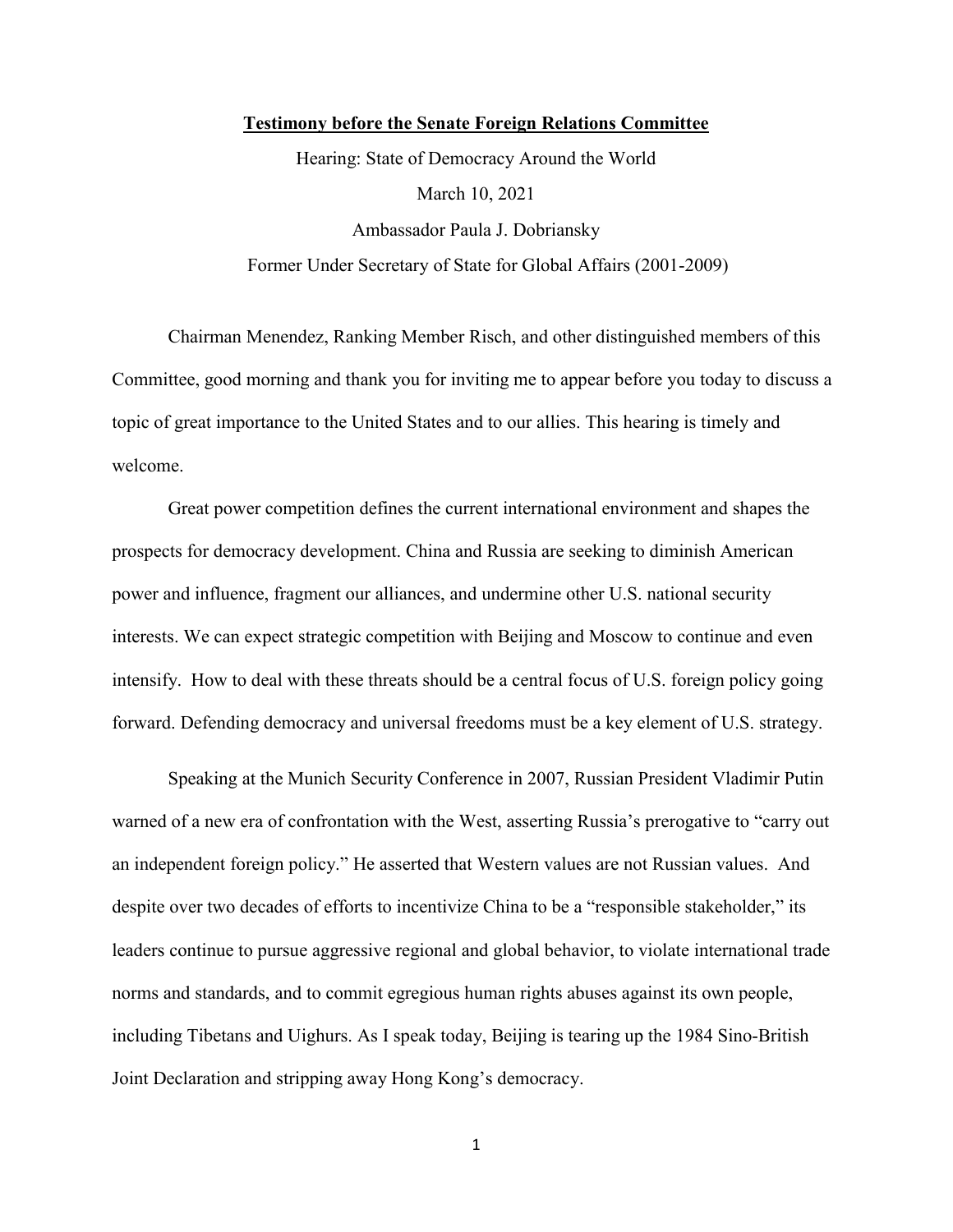China and Russia have also become increasingly aligned, even though they have not established a formal alliance. As Steve Hadley and I wrote in an Atlantic Council Insights Memo, "Russian and Chinese leaders share an authoritarian ideological orientation and perceive American power and democratic values as a threat." They are working together more closely to undermine American influence and discredit our political, economic and social system.

In Latin America, Africa, Europe and the Middle East, China and Russia have used proxies, economic instruments, disinformation campaigns, election interference, corrupt relationships, energy resources, and soft power to subvert both fragile and well-established democratic governments and thus to foment instability. They have engaged Iran, Venezuela and Cuba in these anti-American efforts.

Venezuela is a flashpoint for Chinese and Russian investment and malign influence. Both nations have invested billions into Venezuela taking advantage of its economic and political weakness, its vast petroleum resources, and their close relationships with the corrupt Maduro regime. Russia's state oil firm, Rosneft imported 503,000 barrels per day of oil in 2019, 62% of Venezuela's total oil exports that year. Russian arms manufacturers sold \$4 billion worth of weapons to Venezuela over the last 10 years. And China has invested \$67 billion in Venezuela since 2007. These investments have propped up an illegitimate government and have undermined prospects for democracy. Iran and Venezuela have cooperated to bypass damaging U.S. sanctions on both their countries. Iran has also sent ships to Venezuela loaded with gasoline and petroleum refining equipment, technical experts and supplies.

But it doesn't stop there. Russian disinformation and election interference campaigns have targeted Colombia. In late 2019, Colombian Vice President Marta Lucia Ramirez accused Russia and its allies in Venezuela of fomenting protests through social media campaigns. A few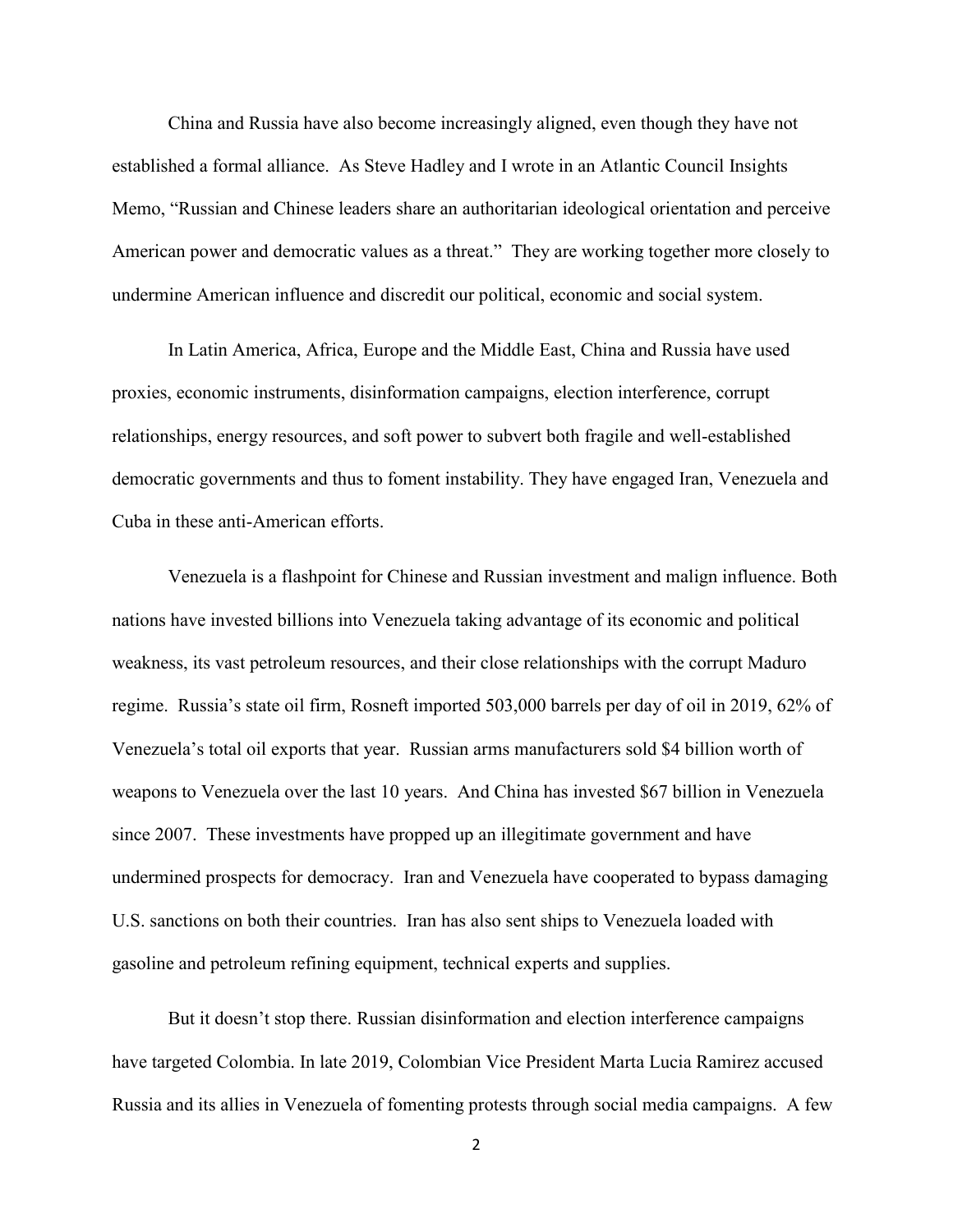months later, New York Times journalist Lara Jakes reported on a State Department assessment that described Russian-linked social media accounts as conducting "an influence campaign." The campaign had been underway not only in Colombia, but elsewhere in South America, including Chile, Bolivia and Ecuador. By undermining democracies in the region, Russia and China seek to create instability in our backyard.

Russia and China have expanded investments in Africa as well. In 2003, annual Chinese foreign direct investment in Africa was just \$75 million. By 2019, it reached \$2.7 billion. Through its One Belt One Road Initiative, China is offering fragile democracies in Africa new rail lines, highways, and other infrastructure projects. African nations are finding that these projects have left them with massive debt and a lack of control. Russia is increasing its investments in Africa too, especially its military presence, by sending mercenaries to Mozambique, Libya, and the Central African Republic. Moscow is striving to create a Red Sea naval logistics facility in Sudan too.

China and Russia are waging a fierce battle against democracy through disinformation campaigns, cyber intrusions, investment, and attacks on Western values. China's substantial economic, financial and technological leverage constrains how many countries can respond to this, in Europe, the Middle East, and elsewhere.

 Defending and promoting democracy and human rights abroad is not only a moral imperative but also a sound strategic approach. What are the most effective means of achieving this core objective? There are several:

- a strong military and economic foundation at home,
- working closely with our allies and other nations to advance a coherent, compelling moral narrative about democracy and Western values,

3